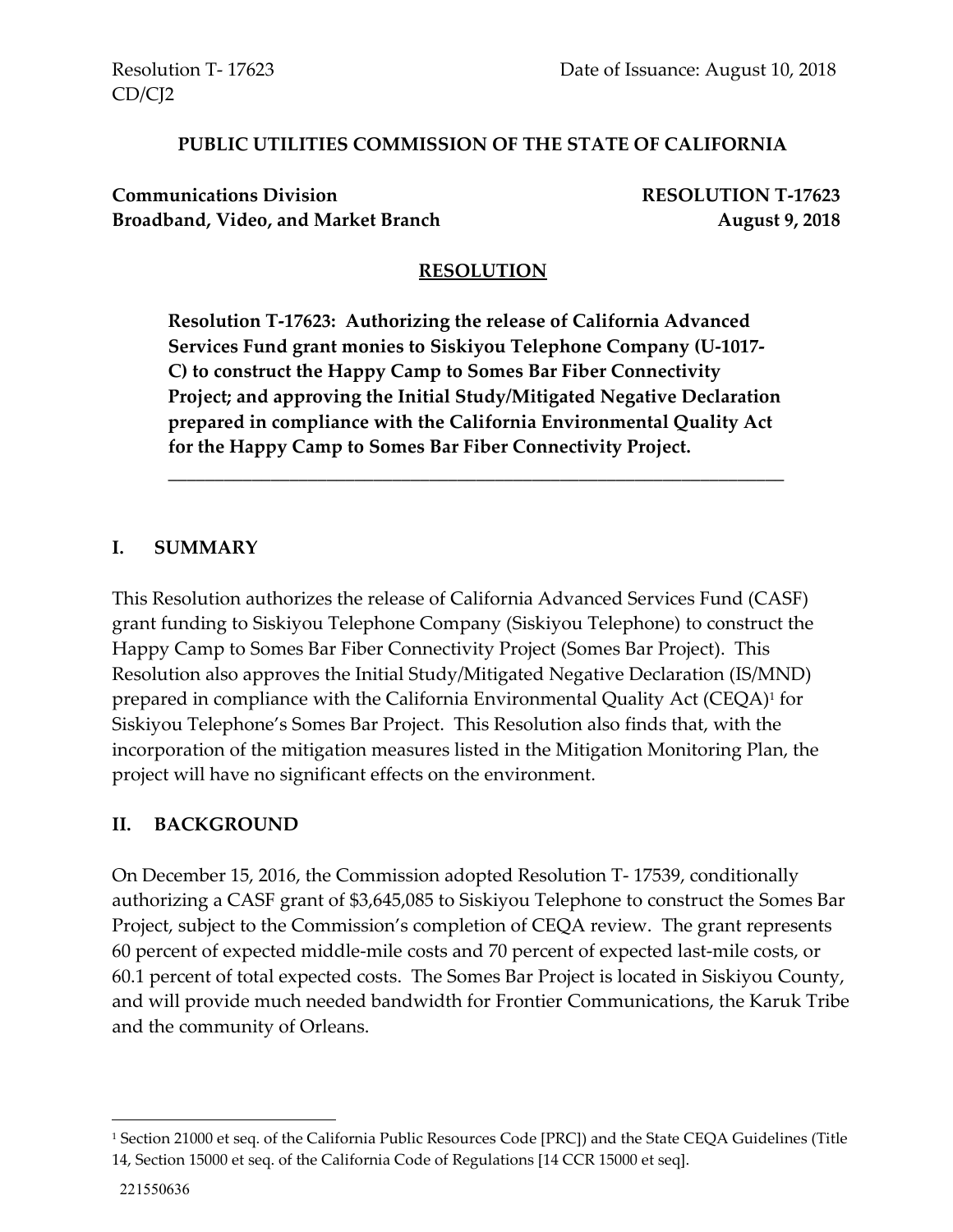Siskiyou Telephone will build a 16.75-mile underground fiber link from Happy Camp to Somes Bar, and last-mile connections to 10 unserved households and a USFS campground in Siskiyou County. The Somes Bar Project will improve network reliability for the larger region, by establishing an east-west fiber connection between the I-5 corridor and the SR-101 corridor, and improve public safety in a remote, rural region subject to service interruptions from forest fires and severe winter weather. The project is also supported by the United States Forest Service (USFS) and Karuk Tribe, as well as Frontier Communications, which leases existing middle-mile facilities to serve its own customers, and would benefit from upgraded facilities.

## **III. ENVIRONMENTAL COMPLIANCE DISCUSSION**

As the lead agency under CEQA, the California Public Utilities Commission (CPUC) prepared an Initial Study/Mitigated Negative Declaration for the Somes Bar Project, with technical assistance by Aspen Environmental Group. The IS/MND was completed and published on May 17, 2018.

The site of the proposed project is located in Siskiyou County, approximately 70 miles southwest of Yreka, California. The project site begins at Milepost (MP) 12.15 on State Highway 96 and proceeds northeast approximately 16.72 miles (88,282 feet) to MP 32.21 (note: a 3-mile error in state milepost markers occurs between MP 16.38 and MP 19.64). State Highway 96 is located in both the Klamath National Forest and Six Rivers National Forest. Installation of the components of the fiber optic broadband facility cable would occur within the asphalt and gravel roadways or within the existing California Department of Transportation (Caltrans) right-of-way (ROW) adjacent to the travel surfaces. Directional boring would be used along most of the route, including when crossing creeks and culverts to avoid potential impacts on jurisdictional waters.

The IS/MND evaluated potential environmental impacts associated with the construction of fiber optic broadband facility cable within a conduit for approximately 17 miles within or adjacent to State Highway 96 and developed mitigation measures to address potential environmental impacts.

The CPUC released a Notice of Intent to Adopt a Draft Initial Study/Mitigated Negative Declaration (Draft IS/MND) for the proposed project on March 16, 2018. The public comment period for this document was March 16, 2013 to April 16, 2018. Following the end of the public comment period, responses to all comments received on the Draft IS/MND within the specified 30-day review period were prepared by the CPUC and included in a response to comments document; this, together with the Draft IS/MND, constitutes the Final IS/MND for the proposed project.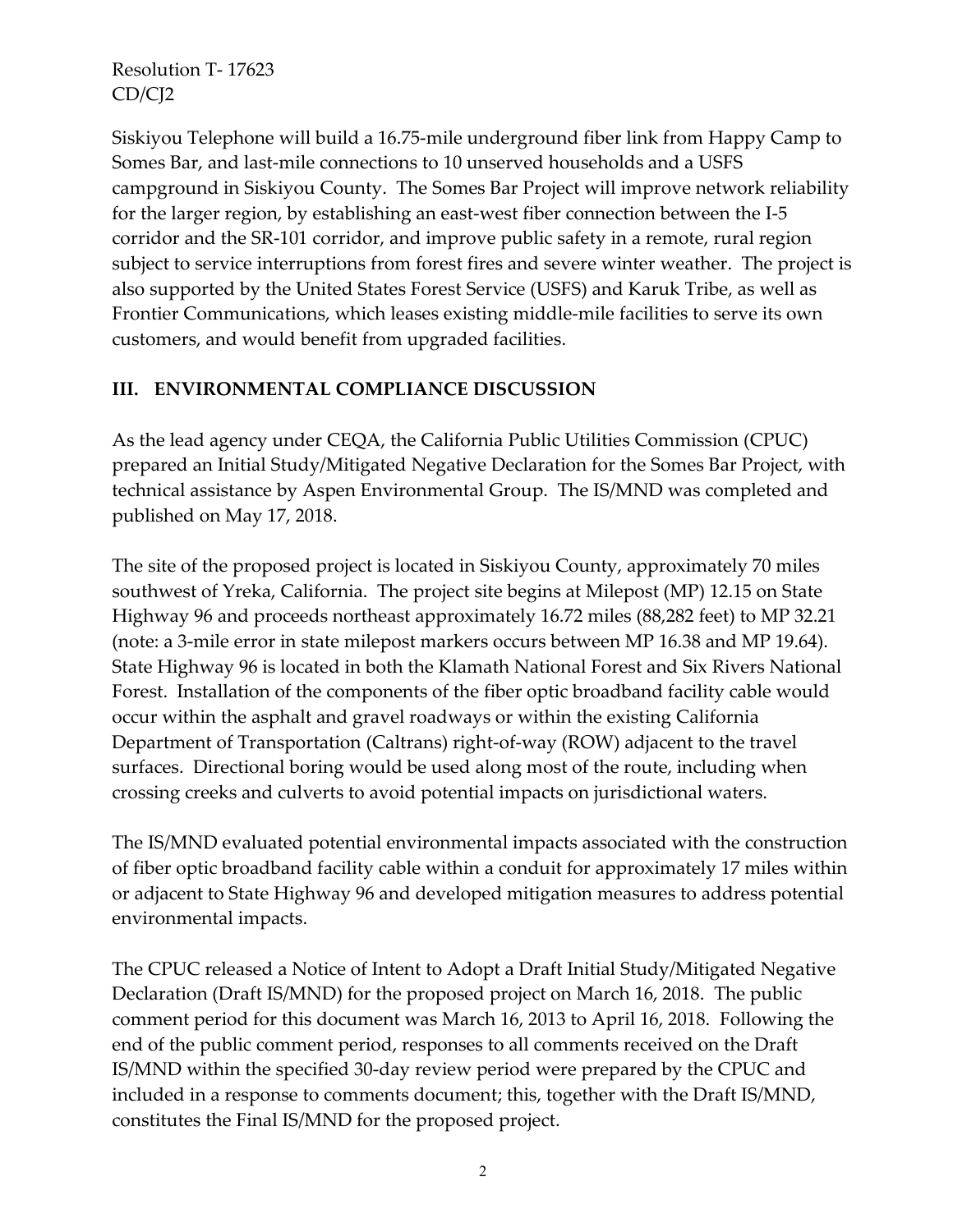The Final IS/MND for the Siskiyou Telephone Happy Camp to Somes Bar Fiber Connectivity Project including the Project's Mitigation Monitoring Plan is available on the project website at:

http://www.cpuc.ca.gov/environment/info/aspen/siskiyoutelco/siskiyoutelco.htm

The Commission has reviewed Siskiyou Telephone's Happy Camp to Somes Bar Project Final IS/MND and finds that the project will have no significant effects on the environment with the incorporation of the mitigation measures. The Commission finds that the contents of Final IS/MND and the procedures through which the Final IS/MND was prepared, publicized, and reviewed complies with CEQA. The IS/MND correctly identifies the potential impacts and includes the appropriate mitigation measures to minimize the impacts of the project. All required mitigation measures identified in the IS/MND and contained in the Mitigation Monitoring and Reporting Program (MMRP) are included as conditions of approval of the proposed project.

## **IV. RELEASE OF CASF FUNDS**

Resolution T-17539 awarded Siskiyou Telephone a CASF grant of \$3,645,085 to construct the Somes Bar Project contingent on compliance with applicable environmental requirements.<sup>2</sup> Given the CEQA Unit's conclusion as discussed in the prior section, Siskiyou Telephone has satisfied the CEQA Compliance Requirements stated in Resolution T-17539. Therefore, the Commission shall authorize CASF grant funds to be released for the construction of the Somes Bar Project, in accordance with the scope and budget specifications provided in Resolution T-17539.

## **V. SAFETY IMPACT**

The Somes Bar Project will increase service reliability and improve safety because it will create redundancy for communication flows between the two communities, and for the wider region, greatly minimizing the chance of service interruption. The Karuk Tribe stated in its letter of support that the Somes Bar Project, if completed, can connect with its own CASF-funded Klamath River Rural Broadband Initiative<sup>3</sup> and will form a regional fiber-optic backbone from Yreka on the I-5 corridor to McKinleyville on the Highway 101 corridor. This will provide the region with two fiber connections to the internet backbone, greatly enhancing public safety and network reliability in the event of manmade and natural disasters that may interrupt one of the two connections.

l

<sup>2</sup> Resolution T-17539, p. 10.

<sup>&</sup>lt;sup>3</sup> The Klamath River Rural Broadband Initiative is currently undergoing its own Initial Study for CEQA. Part of the project is a fiber middle-mile backbone from McKinleyville, CA to Orleans, CA.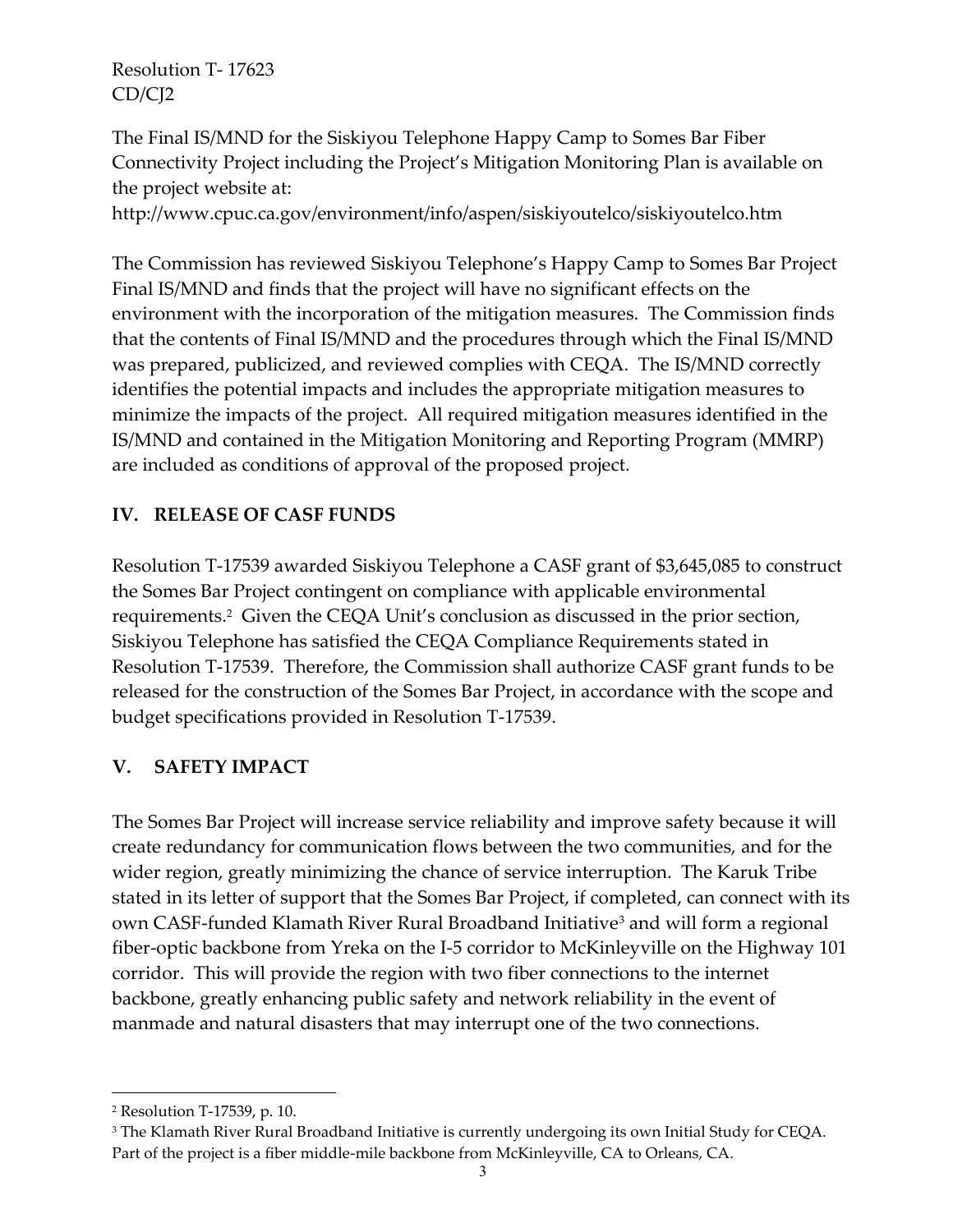The USFS also supports the project, and has stated its desire to subscribe to telecommunications services at its Dillon Creek Campground.<sup>4</sup> USFS asserts that being connected to Siskiyou's telecommunications network will allow many of the campground's operations, such as water treatment, to be monitored remotely, and will "promote quicker response time for fire, medical and law enforcement, and could save lives, protect resources and deter theft and vandalism."

# **VI. COMMENTS ON DRAFT RESOLUTION**

In compliance with Public Utilities Code, §311(g), a notice letter was emailed on July 6, 2018, informing all parties on the CASF Distribution List of the availability of the draft of this Resolution for public comments at the Commission's documents website at [http://www.cpuc.ca.gov/documents/.](http://www.cpuc.ca.gov/documents/) This letter also informed parties that the final conformed Resolution adopted by the Commission will be posted and available at the same website. No comments were received.

## **VII. FINDINGS**

l

- 1. Resolution T-17539 (adopted December 15, 2016) conditionally authorized a CASF grant of \$3,645,085 to Siskiyou Telephone to construct the Somes Bar Project, subject to the Commission's completion of CEQA review.
- 2. As the lead agency under CEQA, the CPUC prepared an IS/MND for the Somes Bar Project.
- 3. The Siskiyou Telephone Soma Bar Project IS/MND has been completed in compliance with CEQA and is adequate for the Commission's decision making purposes.
- 4. The proposed project would have no significant effects on the environment with the incorporation of mitigation measures identified and listed in the MMRP.
- 5. Siskiyou Telephone will implement the measures contained in the MMRP as conditions of project approval, and have adopted a system to document and verify MMRP implementation.
- 6. The IS/MND reflects the Commission's independent judgment and analysis on the issues addressed by the IS/MND.

<sup>4</sup> USFS's Dillon Creek Campground is currently unserved and is one of the 11 last-mile connections that will be constructed as part of the Somes Bar Project.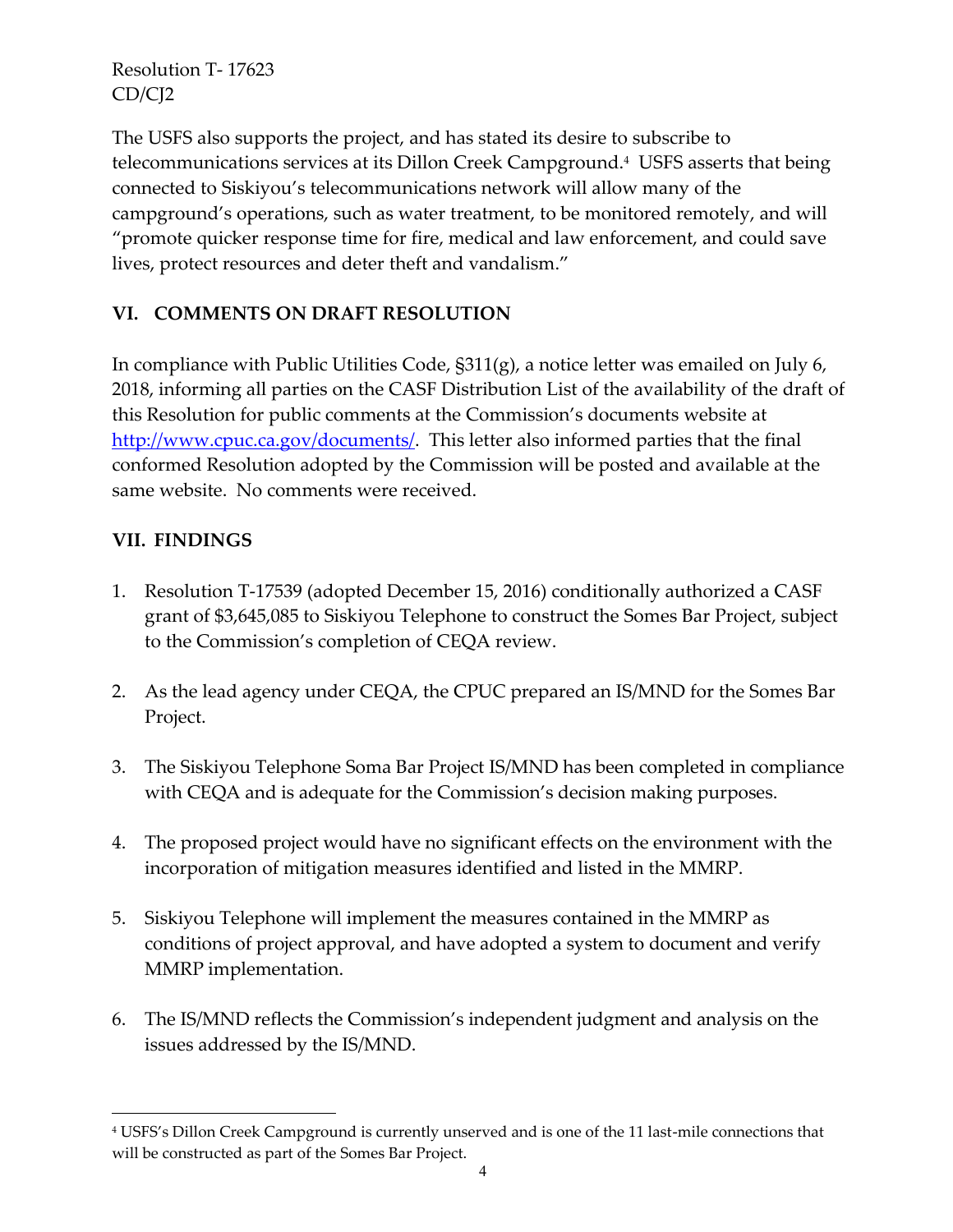- 7. With the adoption of this Resolution, Siskiyou Telephone has satisfied the conditions required to release funds for the construction of the Somes Bar Project, as set forth in Resolution T-17539.
- 8. Siskiyou Telephone is required to comply with all provisions in Resolutions T-17495 and T-17623.

A notice letter was e-mailed on July 6, 2018, informing all parties on the CASF distribution list of the availability of the draft of this Resolution for public comments at the Commission's website [http://www.cpuc.ca.gov/documents/.](http://www.cpuc.ca.gov/documents/) This letter also informed parties that the final confirmed Resolution adopted by the Commission will be posted and available at this same website. No comments were received.

## **THEREFORE IT IS ORDERED THAT:**

- 1. The Commission authorizes \$3,645,085 in CASF grant funds to be released for the construction of the Somes Bar Project, in accordance with the scope, budget specifications, and payment guidelines provided in Resolution T-17539.
- 2. Siskiyou Telephone shall comply with all guidelines, requirements, and conditions specified in D.12-02-015, D.14-02-018, Resolution T-17539 and this Resolution. If Siskiyou Telephone fails to complete the project in accordance with the terms of approval, Siskiyou Telephone must reimburse some or all of the CASF funds that it has received.
- 3. The Final Mitigated Negative Declaration for the Project is adequate for the Commission's decision-making purposes and is hereby adopted pursuant to the California Environmental Quality Act Guidelines and the Public Resources Code.